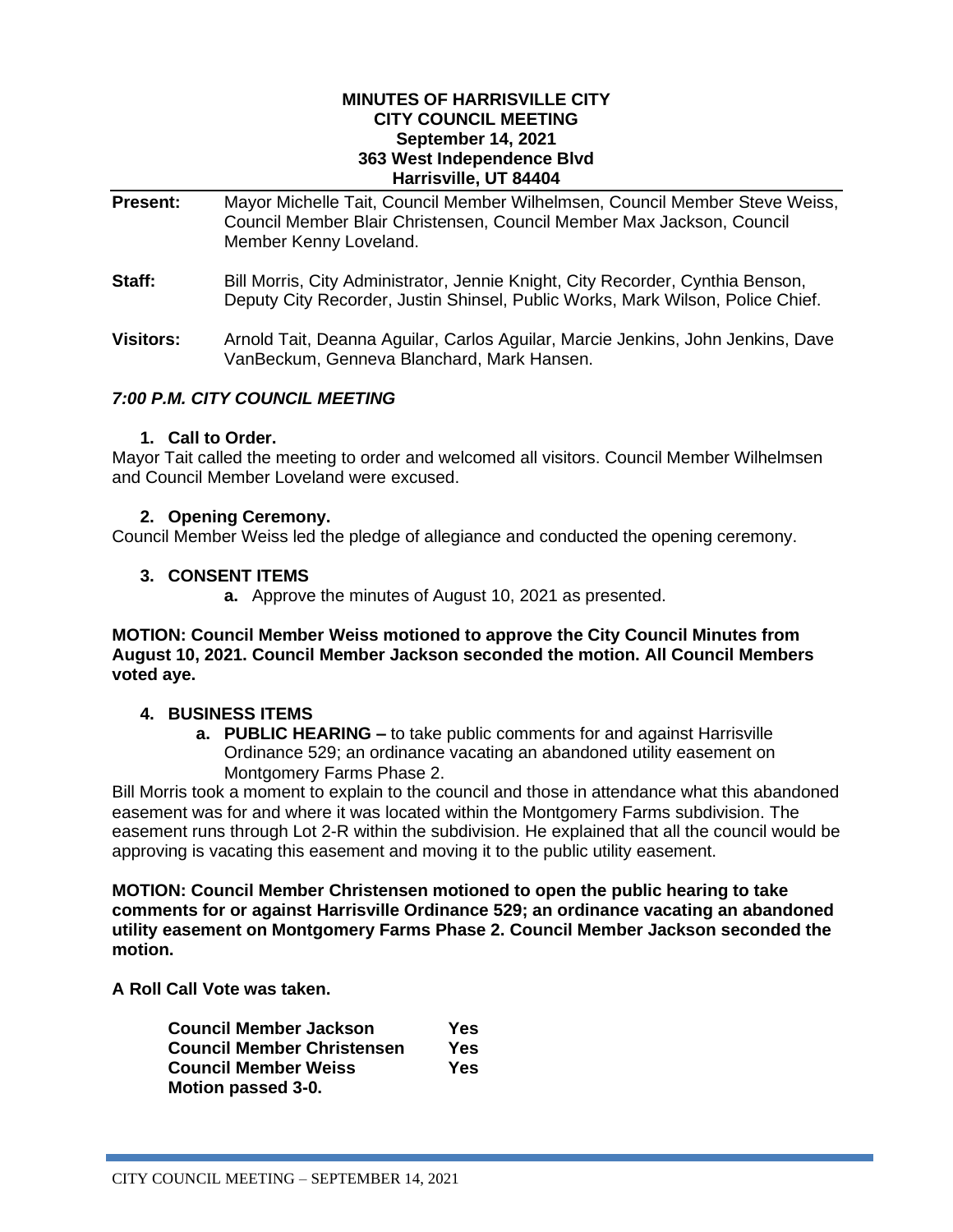Marcie Jenkins asked for clarification on where the utility easement was and where the connections will be for the new subdivision. Justin stood and answered her questions. He explained that before the homes were built, hers to the south and those to the west, there was a power pole where the utility easement is. Deanna Aguilar stood and asked for clarification on where the subdivision was actually going to be since they were unclear of which open field it would be built onto. Carlos Aguilar asked where the plans were for him to review the proposed subdivision and about the fiber optic boxes. He was told by staff that a complete set of the drawings were in the Planning Commission Packet for September 8, 2021. He was concerned about the value of his own home that borders the new subdivision. Bill told him that was not something the city would know. Genneva Blanchard stepped up, by mayoral invitation, and helped to answer some other concerns for the homeowners about whether or not there was a single-family developments or high density. She explained the whole 19 lots would be singlefamily homes. Genneva was also asked about a fiber optics line bordering the southern end of the property by resident John Jenkins. Both Genneva and Justin had no idea where or what that line was for or why it was not on any of the surveys or title reports. They both agreed that once Blue Stakes was completed, they would tend to that matter. Genneva added that the whole of the subdivision has been completely surveyed. Mayor addressed the residents, along with Bill Morris, to stir the conversation back to the vacation of the utility easement since that is what the public comment was to be directed to. Mark Hansen stood to clarify that the meeting was to vacate the easement and reroute it onto the road way. Mayor and Bill agreed. If the residents wished for further comment, he said he would be more than happy to stay after and answer them.

## **MOTION: Council Member Jackson motioned to close the public hearing. Council Member Christensen seconded the motion. All Council Members voted aye.**

**b.** Discussion/possible action to adopt Harrisville Ordinance 529; an ordinance vacating Montgomery Farms Phase 2 Utility Easement. [Bill Morris]

There was no further discussion with the council members about this ordinance. Bill verified the easement location and that the final approval would happen next month.

**MOTION: Council Member Weiss motioned to adopt Harrisville Ordinance 529; an ordinance vacating Montgomery Farms Phase 2 Utility Easement. Council Member Christensen seconded the motion.** 

**A Roll Call Vote was taken.** 

| Council Member Jackson     | Yes |
|----------------------------|-----|
| Council Member Christensen | Yes |
| Council Member Weiss       | Yes |
| Motion passed 3-0.         |     |

**c.** Discussion/possible action to approve Harrisville Resolution 21-11; Public Works Vehicle Lease Agreement. [Justin Shinsel]

Justin explained that the council did approve the purchase of two new trucks in a prior meeting. The reason he was presenting this matter again is because the leasing company wished for a verbiage change with the lease of the trucks to be changed from Ford to Chevy since they are no longer able to obtain the Ford trucks currently approved due to the truck shortage. He further stated that the new lease, which is for two years and is a bit cheaper than the prior accepted, would have a buyout option at the end of the lease.

## **MOTION: Council Member Christensen motioned to approve Harrisville Resolution 21-11; Public Works Vehicle Lease Agreement. Council Member Jackson seconded the motion.**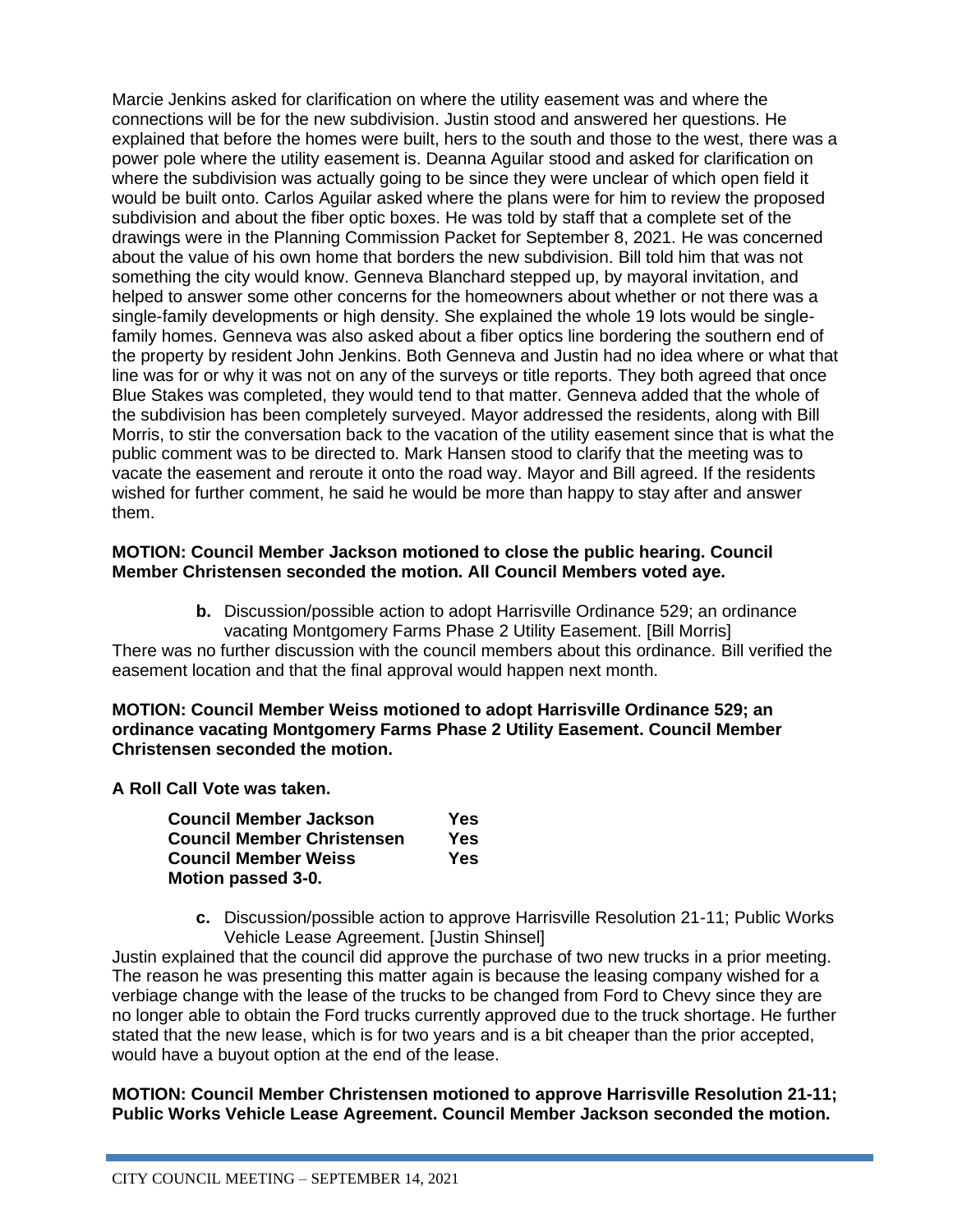**A Roll Call Vote was taken.** 

| Council Member Jackson     | Yes |
|----------------------------|-----|
| Council Member Christensen | Yes |
| Council Member Weiss       | Yes |
| Motion passed 3-0.         |     |

**d.** Discussion/possible action to surplus Police Vehicles. [Chief Wilson] Chief Wilson asked for permission to surplus the two F150s when the new Ford Explorers are delivered. Mayor asked when the Explorers can be expected. Chief explained that they should be built by the end of the month. Hoping October. Council Member Jackson asked who would determine fair market value.

**MOTION: Council Member Weiss motioned to surplus Police Vehicles in accordance with the memo dated September 9, 2021. Council Member Christensen seconded the motion. All Council Members voted aye.**

**A Roll Call Vote was taken.** 

| Council Member Jackson     | Yes |
|----------------------------|-----|
| Council Member Christensen | Yes |
| Council Member Weiss       | Yes |
| Motion passed 3-0.         |     |

**e.** Discussion/possible action to adopt Harrisville Ordinance 526; A-1 (Agricultural) Zone Amendments. [Bill Morris]

Bill explained the need for this verbiage change. Currently there is a need for veterinarian clinics. He is suggesting adding the verbiage to the ordinance to allow this use in the A-1 zone if the need in our city should arise.

**MOTION: Council Member Christensen motioned to adopt Harrisville Ordinance 526; A-1 (Agricultural) Zone Amendments. Council Member Weiss seconded the motion.** 

**A Roll Call Vote was taken.** 

| Council Member Jackson     | Yes |
|----------------------------|-----|
| Council Member Christensen | Yes |
| Council Member Weiss       | Yes |
| Motion passed 3-0.         |     |

**f.** Discussion/possible action to adopt Harrisville Ordinance 527; Internal Accessory Dwelling Unit Regulations. [Bill Morris]

Bill explained that in the state legislature they adopted House Bill 86 that requires cities to allow Internal Accessory Dwelling Units (ADU) within a current dwelling to help alleviate the housing shortage. This is not for an accessory unit as an external unit or additional building on a property. In order for the city to regulate this state code we needed to adopt an ordinance to do so. He read through the ordinance to further clarify what the ordinance will include. An example he gave was converting an attached garage to a main dwelling into an ADU. This is allowed as long as the parking spaces lost by the conversion are reestablished. He further read through the ordinance to explain the individual line items within along with which city zones would allow the ADU. He finished with a business license is required for any ADU. Mayor asked for clarification by stating they couldn't rent out both top and bottom of their house. They would have to live in one or the other for the unit to be considered an ADU. Bill agreed. Council Member Christensen asked for clarification on Airbnb. Bill confirmed that this ordinance doesn't regulate that use.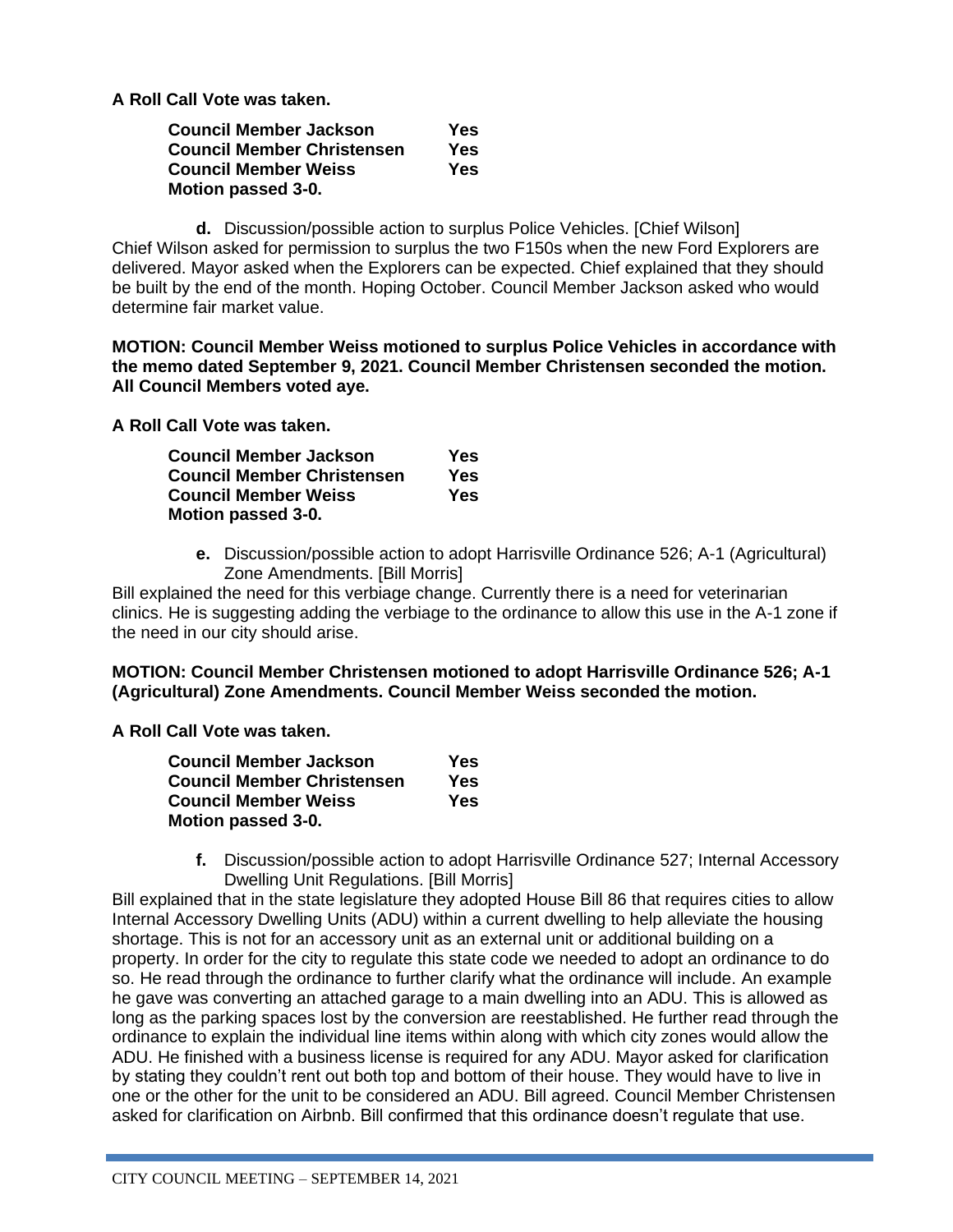**MOTION: Council Member Jackson motioned to adopt Harrisville Ordinance 527; Internal Accessory Dwelling Unit Regulations. Council Member Christensen seconded the motion.** 

**A Roll Call Vote was taken.** 

| Council Member Jackson     | Yes |
|----------------------------|-----|
| Council Member Christensen | Yes |
| Council Member Weiss       | Yes |
| Motion passed 3-0.         |     |

**g.** Discussion/possible action to adopt Harrisville Resolution 21-12; Department Head Personnel Policy Amendments. [Bill Morris]

Bill explained that this came about after issues with department head matters this past year. The verbiage change is in regards to the severance package. A severance is there for the terminated employee to have time to find a new job. However, if there is cause then they would not be eligible for severance.

**MOTION: Council Member Weiss motioned to adopt Harrisville Resolution 21-12; Department Head Personnel Policy Amendments. Council Member Christensen seconded the motion.** 

**A Roll Call Vote was taken.** 

| Council Member Jackson     | Yes |
|----------------------------|-----|
| Council Member Christensen | Yes |
| Council Member Weiss       | Yes |
| <b>Motion passed 3-0.</b>  |     |

# **5. PUBLIC COMMENTS -** *(3 minute maximum)*

Dave Vanbeckum lives on the corner on 225 west. He had Glen come out to look at his driveway approach. The city already did an asphalt cut before his driveway approach to deal with a settling issue. He is concerned about the pitting on the cement in his approach and thinks his driveway situation is not normal compared to the others in his neighborhood. He is asking if it is possible for the city to replace his approach. He is asking since his driveway is the only one showing the signs of the pitting and wear. He feels it was due to his home being on the corner and a build-up of snow occurs every year along with standing water. Council asked if Justin was aware. Justin said he was aware of the situation and would have a further discussion with staff on how best to handle it.

# **6. MAYOR/COUNCIL FOLLOW-UP**

Mayor mentioned the training for the League Conference on September 29-October 1. If any member of the council would like to attend to please tell Jennie as soon as possible for her to register them.

Council Member Christensen had a call complaining about the traffic at the soccer fields. The traffic is blocking driveways and mailboxes. Wanted to bring it up to see if there is something we can do about it. He wasn't aware of who was even using the field to cause the issue. Bill did mention that the AYSO is short on play fields due to COVID. Matter to be looked into by Bryan to see if AYSO is using the field and thus causing the issue.

Council Member Weiss asked if we could have the developer for the Ben Lomond development to come and explain why they are behind with starting the development. Bill explained there were complications with title and closing that arose. He also stated that he has been in contact